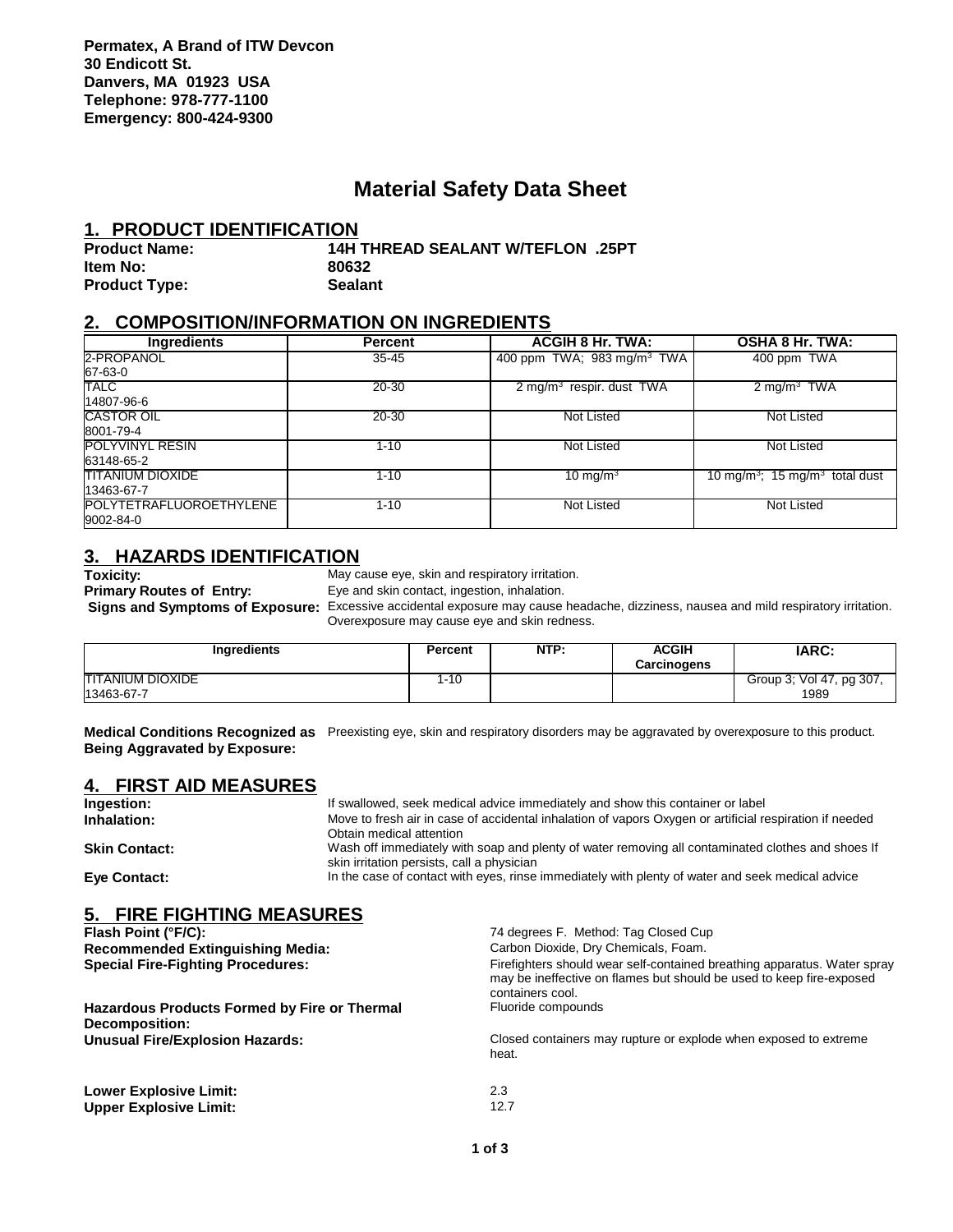## **6. ACCIDENTAL RELEASE MEASURES**

Spill Procedures: **Eliminate all sources of ignition.** Maintain good ventilation. Take up with an inert absorbent. Store in a closed waste container until disposal. Residues may be cleaned up with isopropyl alcohol.

#### **7. HANDLING AND STORAGE**

Storage: Store away from heat, sparks or open flame. Do not store at temperatures above 120 degrees F.<br>**Handling:** Store and the Avoid contact with skin and eyes. Do not inhale vapors. Keep container closed when not in use **Handling:** Avoid contact with skin and eyes. Do not inhale vapors. Keep container closed when not in use.

## **8. EXPOSURE CONTROLS/PERSONAL PROTECTION**

**Eyes:** Safety glasses. **Skin:** Rubber or plastic gloves

**Ventilation:** Provide adequate ventilation **Respiratory Protection:** In case of insufficient ventilation, wear suitable respiratory equipment

## **9. PHYSICAL AND CHEMICAL PROPERTIES**

**Appearance:** White paste **Odor:** ALCOHOLIC **Boiling Point (°F):** 180 degrees F. **pH:** Does not apply **Solubility in Water:** Partial **Specific Gravity:** 1.12 **VOC Content(Wt.%):** 38.2% by weight; 341 g/l **Vapor Pressure:** 33 mm Hg @ 68 degrees F. **Vapor Density (Air=1):** 2.07 **Evaporation Rate:** 7.7 (ether = 1)

## **10. STABILITY AND REACTIVITY**

**Chemical Stability:**  $\begin{array}{ccc}\n\text{Standard Notation:} \\
\text{Standard Notation:} \\
\text{Normal conditions}\n\end{array}$ **Hazardous Polymerization: Incompatabilities:** Strong oxidizers. **Conditions to Avoid:** Conditions to Avoid: The Conditions of Avoid: The Research of Avoid: The Research of Keep away from heat, sparks and open flame. **Hazardous Products Formed by Fire or Thermal Decomposition:**

Fluoride compounds

## **11. TOXICOLOGICAL INFORMATION**

 **See Section 3** 

## **12. ECOLOGICAL INFORMATION**

 **No data available** 

#### **13. DISPOSAL CONSIDERATIONS**

**Recommended Method of Disposal:** Disposal should be made in accordance with federal, state and local regulations. **US EPA Waste Number:** D001 as per 40CFR 261.21

**Consumer Commodity** 

**Class 9 UN/NA Number:** ID 8000

## **14. TRANSPORTATION INFORMATION**

**DOT (49CFR 172)** 

## **Domestic Ground Transport**<br>DOT Shipping Name:

**Hazard Class:** ORM-<br> **UN/ID Number:** None **UN/ID Number:** None<br> **Marine Pollutant:** None **Marine Pollutant:** 

**Consumer Commodity (Not more than five liters)<br>ORM-D** 

#### **IATA**

| <b>Proper Shipping Name:</b> |  |
|------------------------------|--|
| <b>Class or Division:</b>    |  |
| <b>UN/NA Number:</b>         |  |

**IMDG**